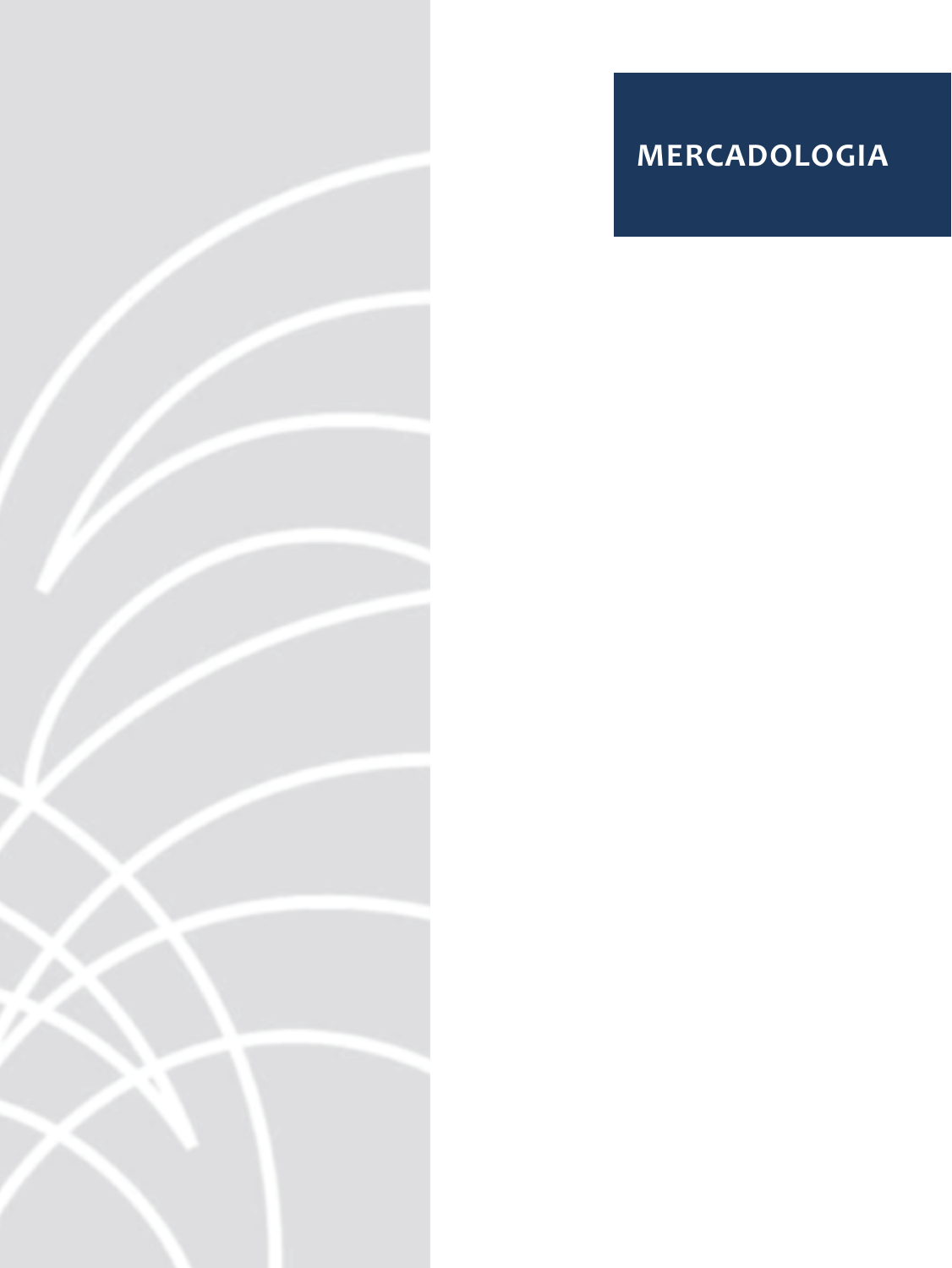MERCADOLOGIA

# **STATUS CONSUMPTION: DOES IT MATTER FOR BRAZILIAN YOUNG ADULTS?**

CONSUMO DE STATUS: O STATUS IMPORTA AOS JOVENS ADULTOS BRASILEIROS?

Ivanete Schneider Hahn Universidade Alto Vale do Rio do Peixe

Flavia Luciane Scherer Universidade Federal de Santa Maria **Data de submissão:** 20 mai. 2018. **Data de aprovação:**  15 set. 2018. **Sistema de avaliação:** Double blind review. Universidade FUMEC / FACE. Prof. Dr. Henrique Cordeiro Martins. Prof. Dr. Cid Gonçalves Filho.

Laleska Lebioda Universidade do Estado de Santa Catarina

### ABSTRACT

The changes in consumption behavior of Brazilians are the scope of many studies in the last years. However, some common managerial assumptions, as an example, that Brazilian young adults have a status consumption, lack enough empirical studies to explain or support these generalizations. Therefore, this study was designed to investigate the Brazilian young adults' status consumption behavior. So, we outlined a multimethod research, through a survey with 548 Brazilian young adults and a confirmatory focus group with eight young adults. The results showed that: (1) Brazilian young adults do not recognize themselves as status consumers, even though they are; (2) the consumption-oriented to have status is not related to goods, but to experiences; and, (3) the motivations driving young adults to have status consumption in Brazil are high social recognition function and, consumption driven by a tangible component (quality) and an intangible component (brand).

### **KEYWORDS**

Status. Conspicuous Consumption. Young Adults. Brand. Quality.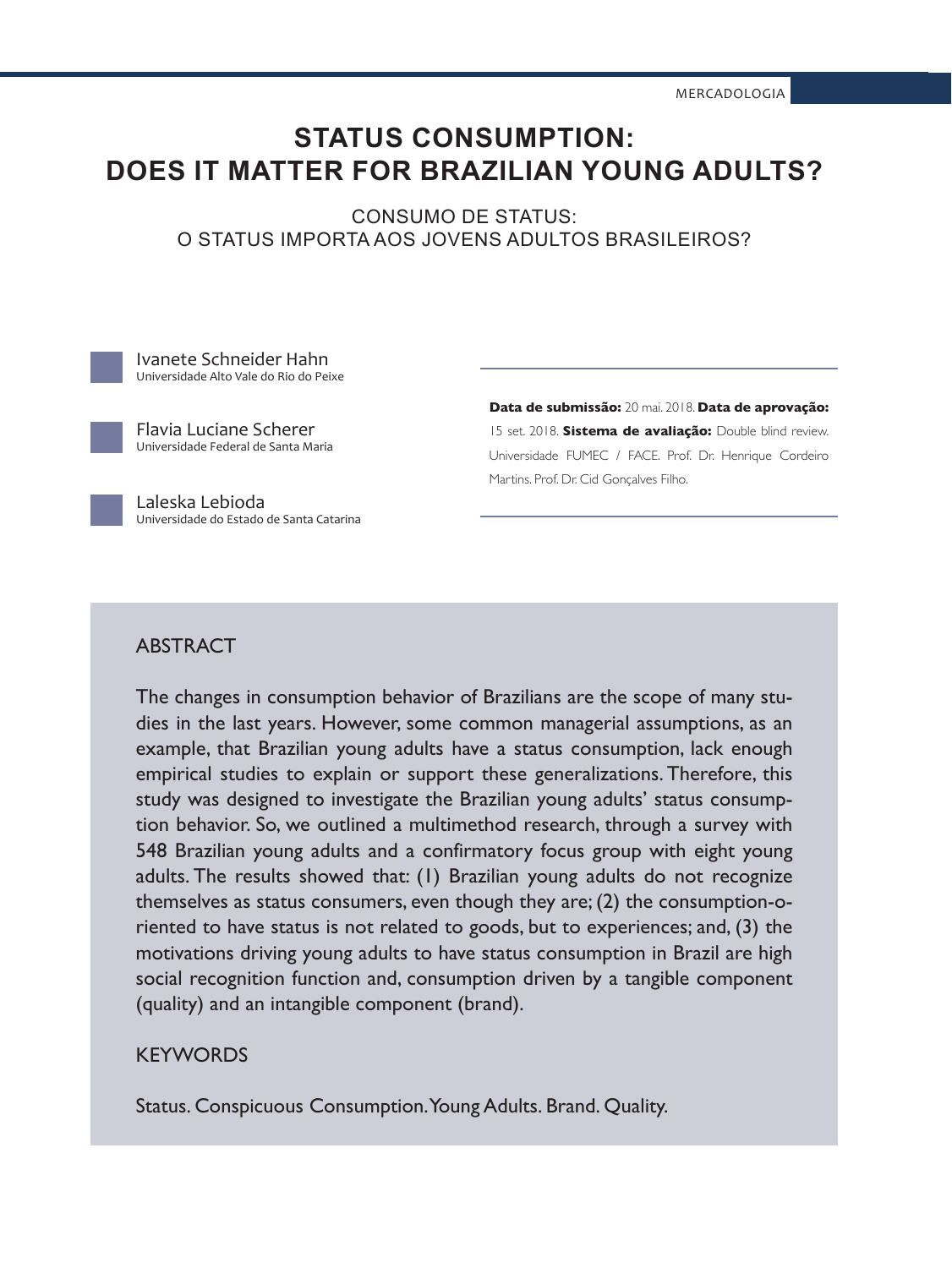#### *RESUMO*

*As mudanças no comportamento dos consumidores brasileiros são tema de diversas pesquisas conduzidas nos últimos anos. Contudo, algumas suposições comuns, à exemplo de que os jovens adultos brasileiros têm comportamentos de consumo por status, não possuem evidências empíricas suficientes para suportar as generalizações sobre esse público. Assim, este estudo destinou-se a investigar os hábitos de consumo de status de jovens adultos brasileiros, por meio de uma pesquisa multimétodos. Na primeira etapa da pesquisa, procedeu-se uma survey com 548 jovens adultos brasileiros. Na segunda etapa, que assumiu uma face confirmatória, fez-se um grupo focal com oito jovens adultos. Os resultados mostram que: (1) jovens adultos brasileiros não assumem seus hábitos de consumo de status, mesmo quando possuem o comportamento; (2) grande parte do consumo de status da amostra não se refere à produtos, mas à experiências de consumo; e, (3) as principais motivações da amostra para o consumo de status referem-se ao reconhecimento social gerado pelo consumo de produtos e serviços de status, impulsionados por um componente tangível (qualidade) e um componente intangível (marca).* 

#### *PALAVRAS-CHAVE*

*Status. Consumo conspícuo. Jovens Adultos. Marca. Qualidade.*

#### **INTRODUCTION**

The status consumption is "the motivational process by which individuals strive to improve their social standing through conspicuous consumption of consumer products that confer or symbolize status both to the individual and others" (EAST-MAN et al., 1999, p. 41). So, "the more a consumer seeks status, the more he/she will engage in certain behaviors, such as the consumption of status symbols, that increases their status" (EASTMAN et al., 1999, p. 3). Although the demand of status is a universal human motivation, the status consumption refers to a specific market target (O'CASS; FROST, 2002).

The status consumption behavior has a high dynamism that can be explained by the high profitability and this, in turn, can be explained in part by the high price of products, perceived as symbol of status by consumers. The high price of products enables retailers to have attractive margins, noting that these are an exclusive or selective distribution channel (DEETER-SCHMELZ et al., 2000). However, status products have become more sophisticated and subtle, and so, not just in terms of conspicuous but also in symbolic meanings (TRIGG, 2001).

Moreover, people in emerging countries are increasingly more educated and are enjoying well-paid occupations, higher income, and stronger spending power (KA-MAKURA; MAZZON, 2013; NABI et al., 2019; O'CASS; SIAHTIRI, 2014). These socioeconomic changes in emerging markets have accelerated consumption, because individuals' tendency to consume status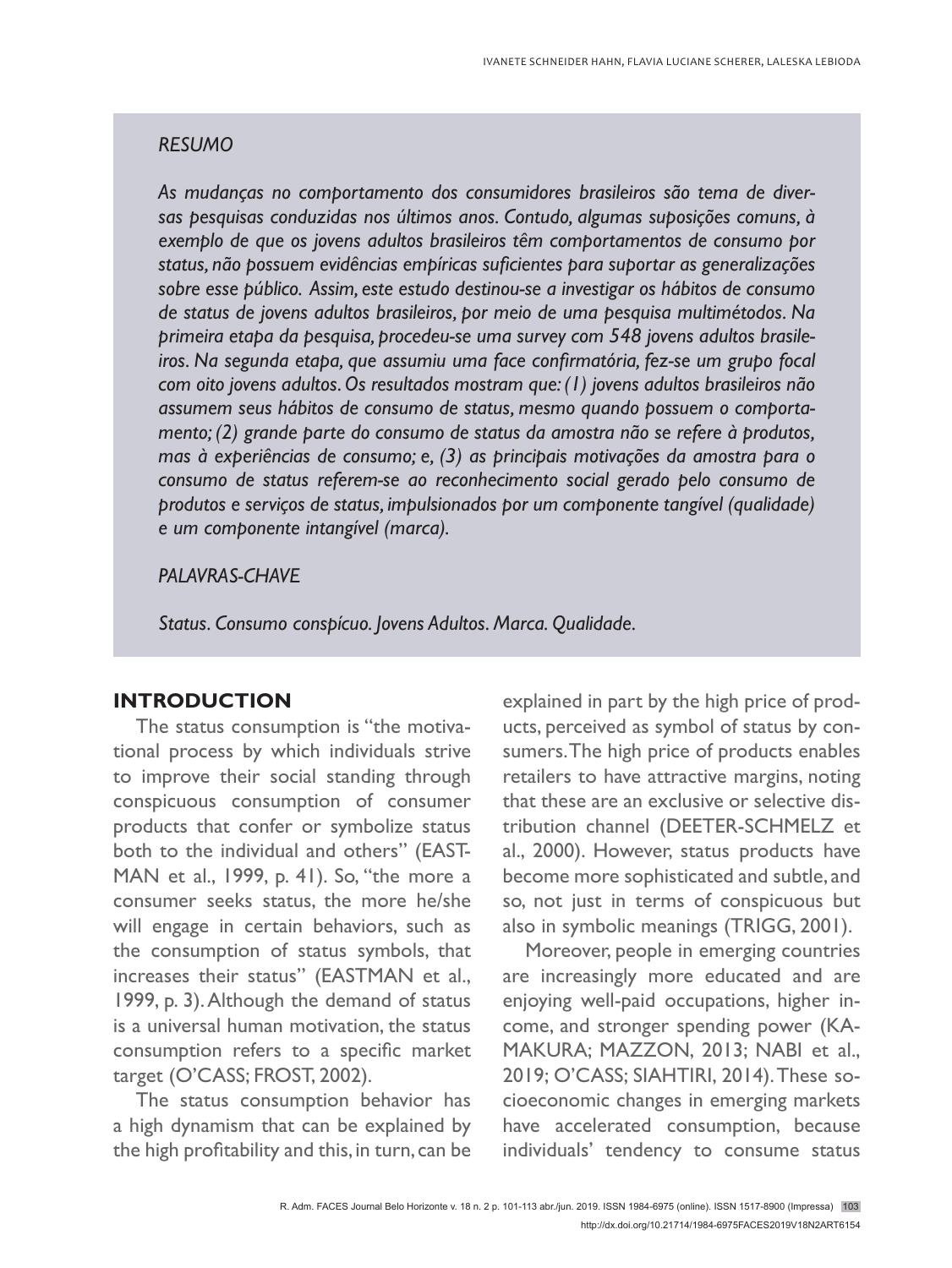products to display their wealth and new lifestyle is rising (NABI et al., 2019).

The younger consumers, however, do not limit the conspicuous products to the upper classes (KASTANAKIS; BAL-ABANIS, 2012). The literature show that the younger generations are more open to new concepts of status products, such as luxury restaurants/cafes, as means of self-expression or symbols of their desired lifestyle (PHAU; CHEONG, 2009; O'CASS; SIAHTIRI, 2013; KIM; JANG, 2014).

In Brazil, the status products market target is getting attention from several international players that are seeking the exploitation of this segment (STREHLAU; ARANHA, 2004), which allowed access to luxury products and services for people (KASTANAKIS; BALABANIS, 2012). Some common managerial and academic assumptions provide that young adults prefer to spend money on status because they need to be socially accepted, something that conspicuous products provide (EASTMAN et al., 1999). Those born between 1977 and 1994 (PAUL, 2001; KIM; JANG, 2014), has been socialized in a materialistic society (BAKEWELL; MITCHELL, 2003). Therefore, they are more driven to status consumption as a means of displaying wealth and purchasing power (O'CASS; FROST, 2002; NABI et al., 2019).

In general, there is a growing background of literature about conspicuous or status consumption (ALMEIDA et al., 2016; LUBECK et al., 2014; SANTINI et al., 2016; SANTINI et al., 2016; COELHO et al., 2017; COSTA et al., 2018) but it is not known the motivations that drive young consumers to pursue conspicuous products and services. So, this study was designed to understand Brazilian young adult's status consumption behavior.

To achieve this goal, we proceeded a multimethod study, in a descriptive and confirmatory perspective. In the first step, we did a survey with Brazilian young adults, between 18 and 38 years old ( $n = 548$ ). The results showed a different perspective about the status consumption, and so, we proceeded a confirmatory step through a focus group ( $n = 8$  young adults) to understand this behavior. With this study, we extend the literature about status consumption, exploring the Brazilian young adults. Also, we have important insights about status consumption behavior for companies seeking to explore this segment in Brazil.

The article is organized in five sections. Starting the introduction, we have the presentation of the research problem. Then, we look for some literature to support the methodological aspects of the study. We present the results, the main discussions, managerial and academic implications. The last section presents the conclusions, study limitations, and future research suggestions.

### **THE STATUS CONSUMPTION**

Social status demonstration can be considered as a dimension of conspicuous consumption (MARCOUX et al., 1997). The conspicuous consumption is related to the need that people must show the wastage as if it was an indicator of financial well-being, a way to be distinguished and the appearance to be more stable in relation to the others (VEBLEN, 1983; O'CASS; FROST, 2002; NABI et al., 2019).

Materialism is an exaggerated belief in the importance of goods in one's life. One of the most important aspects of materialism seems to be status consumption; that is, buying goods for the status they confer (TATZEL, 2002). Literature presents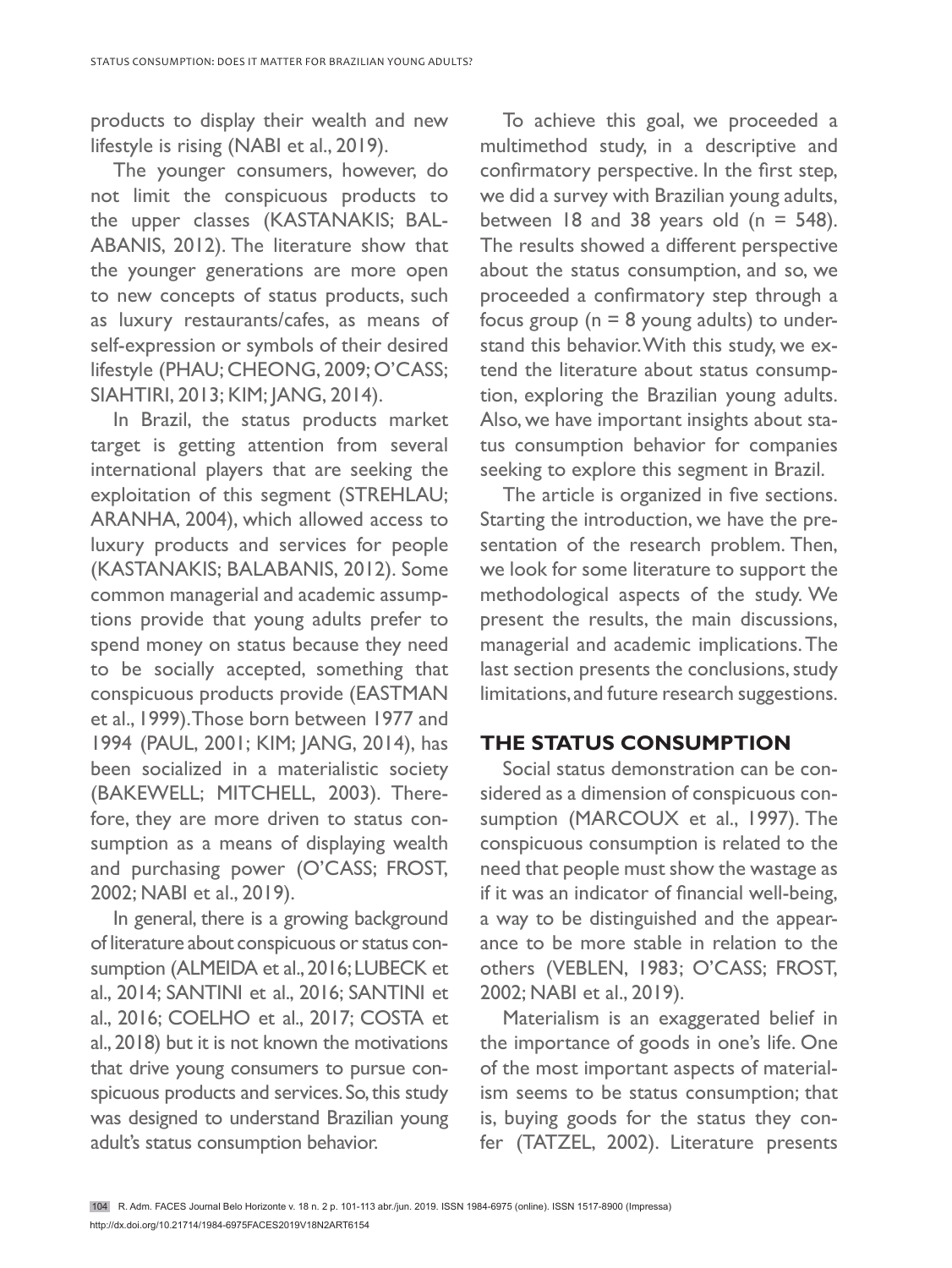some evidences that materialism is associated with consumption-relevant behaviors and attitudes like image and status values (KASSER, 2016; FLYNN et al., 2016).

So, materialism behavior – when the consumer buys products beyond their actual need, without the emphasis on the instrumental value of them – inspire consumers to buy famous brands. Their main concern is the status that the product or service will give through the acquisition (EASTMAN et al., 1999) to achieve happiness and it can be used in the same criteria to evaluate their success and the others (RICHINS, 1991).

There is a tangible component in the luxury consumption (price, aesthetics, quality) and an intangible component (the meaning embedded in the object, which is not the object itself) (STREHLAU; ARANHA, 2004). Consequently, the brand characterizes much of the intangible component, adding a dimension that sets them apart from other products that satisfy the same need. The luxury brand is derived from a low relationship between functional utility and price, and high ratio of intangible utility (or situational) and price (STREHLAU; ARANHA, 2004).

The status symbols should be socially desirable and limited. When luxury becomes accessible to a large population, it loses some of its high social recognition function (BERRY, 1994). Thus, the higher the reproduction or accessibility of signs and images that denote luxury, the greater the loss of their status symbol character. The authors explain also that there is a paradox in the marketing of luxury goods, because when the dream purchase becomes true, the special distinction is diluted and often moves to another object of desire. This way, the desire that the consumer feel in owning status, is more constant than the products that represent the status itself. Even as the products change, the interest in acquiring them because they are status symbols, remains. Therefore, it is vital that companies identify which is the customer tendency to consume status in order to predict behaviors of empathy with the subliminal messages of the brand (STREHLAU; ARANHA, 2004).

All these components of status consumption were analyzed by Eastman et al. (1999) and they validate a scale to measure status consumption, based in three latent variables: Status, Sociability and Functionality.

At the same time, the special meanings that consumers attach to brands generate a network connection between the brand and the mental image that the consumer has of itself. So, the consumer seeks to meet their goals, whether is the propagation of their self-image or even recognition in a distinct group (NIADA; BAPTIS-TA, 2013).

The image of luxury brands as a quality benchmark is also determinant in the purchase decision, consumers feel more confident to make a purchase, even if the price is higher. Carvalho and Mesquita (2009) suggest that when the perception of the consumer is tied to a desire, an innovative, modern or beautiful design, the act of buying becomes more stimulating. These authors explain that the image of a brand is more referenced than the intrinsic characteristic of the good, so the consumer would seek to get something beyond the product itself, usually the rewards coming from the feel of personal satisfaction that the purchase can provide.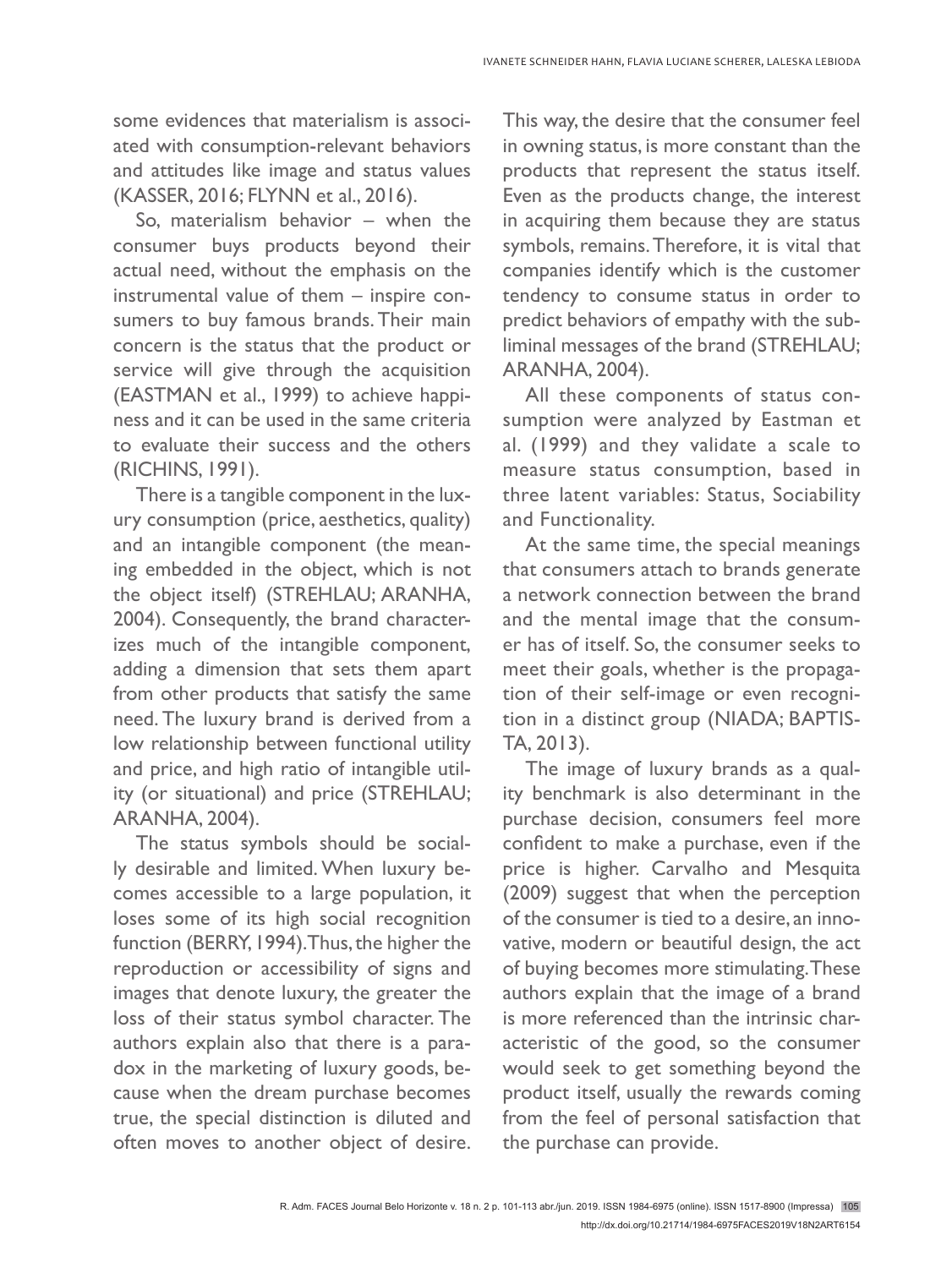## **THE YOUNG ADULTS STATUS CONSUMPTION BEHAVIOR**

Longitudinal studies on young consumers show an increase in the strength of materialistic values (e.g. ROBERTS et al., 2005) and the recent global financial crisis is, at least partly, is attributable to excessive consumerism and rampant spending (SCHNEIDER; KIRCHGASSNER, 2009).

Kastanakis and Balabanis (2012) explain that for modern consumers, conspicuous products are no longer limited to the upper classes. As the income has increased, a larger number of people have access to conspicuous products. In that way, conspicuous products have become more sophisticated and subtle, not just in terms of ostentation but also in symbolic meaning (TRIGG, 2001), and the younger generations seem to be more open to new concepts of conspicuous products (PHAU; CHEONG, 2009; O'CASS; SIAHTIRI, 2013; KIM; JANG, 2014). As example, Gen Y consumers go to upscale cafés not only for the high quality of coffee but are also motivated by social standings (KIM; JANG, 2014). Compared to Gen X or Baby Boomers, the Gen Y cohort has the highest level of motivation to consume for status (EASTMAN; LIU, 2012). Also, for status consumers, price is commonly used as an indicator of quality and exclusivity (DU-BOIS; DUQUESNE, 1993).

Few studies were conducted with Brazilians in the last years, even that status consumption is an interesting empirical phenomenon, especially because Brazil, in the last years, increased people located in the middle and high class. Also, as described by Strehlau and Aranha (2004) Brazil is getting attention from several international players that are seeking to explore Brazil status and luxury segment.

The studies performed in Brazil about status consumption refer to personal financial planning with lawyers - who feel respected by the status conferred by conspicuous products (VILAIN; PEREIRA, 2013). Ponte and Mattoso (2014) show that the consumption of cultural products was essential for building status strategies and cultural capital was determinant in choosing these products. Santini et al. (2016) present a discussion about monetary and non- monetary promotion acting as moderators in brand awareness and predisposition to conspicuous consumption with Brazilian costumers. Other studies look for specific market targets or than just discuss the status consumption theory.

From these evidences, it is possible for us to develop an empirical effort to explore more the Brazilians' status consumption, focused on young adults – as presented in the next section.

### **RESEARCH PROCEEDINGS**

Two studies were conducted in this paper: the first one was a cross-sectional survey, and the second one was conducted as a confirmatory step, through a focus group. Both studies are described below.

#### **Survey proceedings**

The first study has a quantitative approach, performed to understand and classify dynamic processes experienced by social groups (PRODANOV; FREITAS, 2009) through a survey, which enables to employ the analysis and description of a population-based sample (BAKER, 2001).

This research focused on Brazilian young adults' behavior. This group is characterized in different ways in literature, mainly used as people between 21 and 38 years old.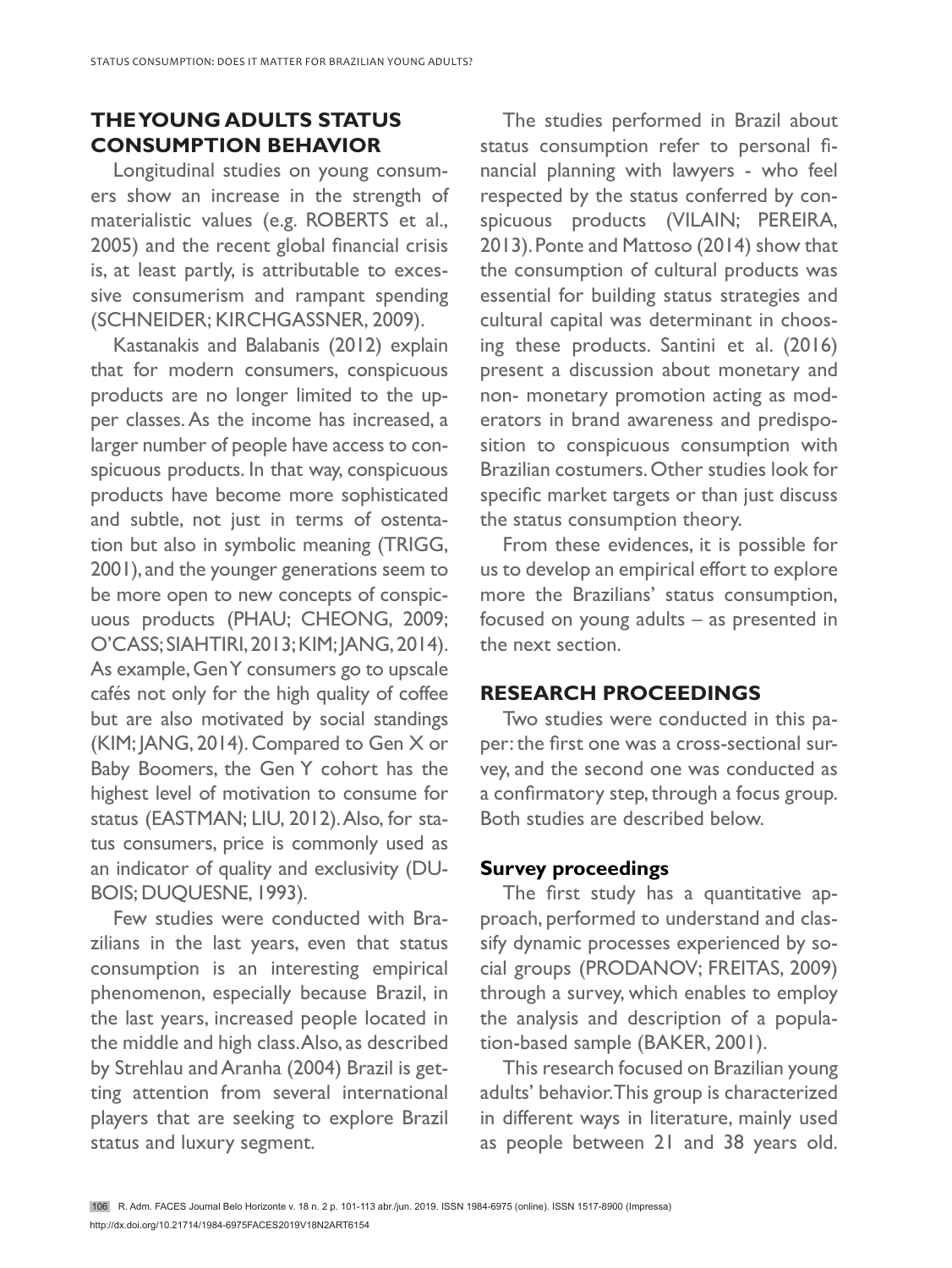However, adulthood in Brazil is 18 years, and, we considered that we have a delay of some behaviors as compared to developed countries, where most studies are carried out. So, we investigated young adults characterized by the age between 18 and 38 years old, who live in the South of Brazil as a way to control external variable – the group is under a local culture, policy's and similar academic background.

The choice of the sample did not follow probabilistic method; it was considered the number of returned questionnaires, that is, 630 questionnaires. The application of the research for this population was performed by an online questionnaire. The invitation to participate was sent through the authors networks, collecting data through the collection method called snowball – as recommended in Wha (1994).

The questionnaire had two parts: (1) respondents' profile: questions regarding age, gender, and marital status and (2) status consumption: measured by 13 observable variables contained in three latent variables (status, sociability, and functionality), using a Likert scale. The status consumption scale is based on Eastman, Goldsmith e Flynn (1999) study, but we adapted the version as proposed by Strehlau and Aranha (2004).

The data were analyzed using *SPSS Statistics* 21 (IBM software). First, we proceeded the data matrix preparation. So, missing values were identified by a simple frequency distribution, replacing the missing values by the average of the series. The outliers were identified by calculating Mahalanobis distance and all outliers were excluded from the sample. Analysis of normality was verified using the Kolmogorov-Smirnov test and no abnormal variables were observed. So, the final sample is 548 respondents. The sample has an average of 25 years old (between 18 and 38 years' old), most respondents are female (52%) and, in general, they have undergraduate or graduate degree.

#### **Focus group proceedings**

The second study has a confirmatory approach and was performed by a focus group with eight young adults. The focus group was based on the idea that people develop their own opinions and perceptions during the process of interaction with other people, that is, they are influenced, and they also influence. Therefore, this group should receive appropriate stimuli for the debate (KITZINGER; BARBOUR, 1999).

This research technique is characterized as qualitative, which seeks to create opportunities to analyze the individual beliefs, values, conflicts, confrontations, attitudes, preferences, needs and feelings (RESSEL et al., 2008). So, the procedure was the application of a single focus group, lasting 1 hour and 11 minutes and the number of participants followed guidance studies about the focus group, referring 6 to 15 people as a recommended module (RESSEL et al., 2008); so, we used 8 people. The characterization of the participants of the focus group can be seen in Table 1. In view of the confidentiality clause of the data collection, the participants will be called by codenames.

To conduct the focus group, we developed a protocol as a semi-structured interview, using the status consumption framework proposed by Strehlau and Aranha (2004) as base. The questions were used just as a reference when the group was not self-taught. In addition, we had some methodological cares in the conduction of the focus group. First, we explained the rules as proposed by Oliveira et al. (2008). We recorded the audio, and all the participants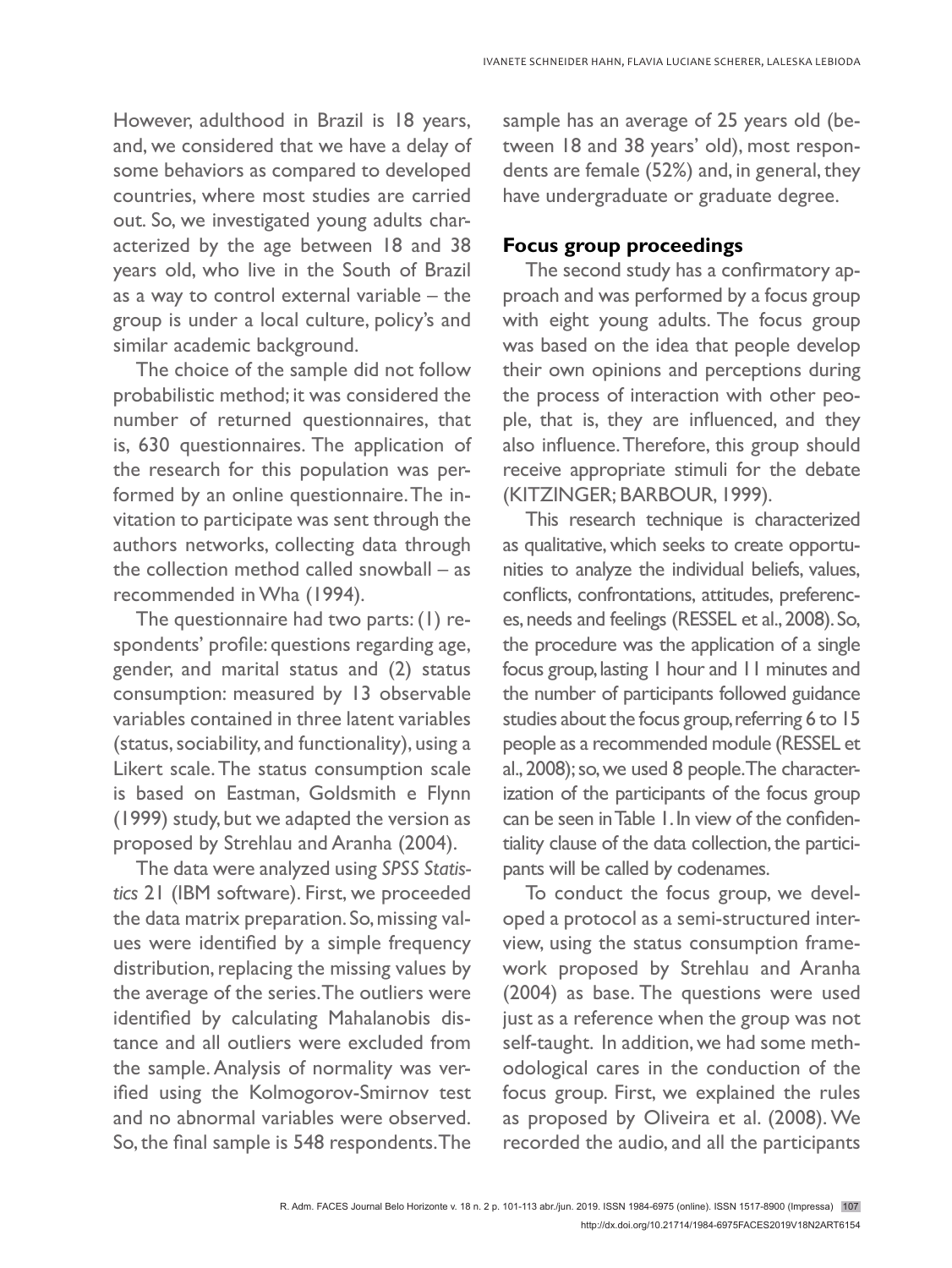|          | ັ      | . .<br>$\cdot$<br>$\mathbf{z}$ |                    |
|----------|--------|--------------------------------|--------------------|
| Codename | Gender | Age                            | <b>Education</b>   |
| A        | Male   | 21                             | Undergraduate      |
| B        | Male   | 23                             | Undergraduate      |
| C        | Male   | 25                             | Undergraduate      |
| D        | Male   | 21                             | <b>High School</b> |
| E        | Male   | 33                             | Graduate           |
| F        | Female | 23                             | Undergraduate      |
| G        | Female | 21                             | Undergraduate      |
| H        | Female | 20                             | Undergraduate      |
|          |        |                                |                    |

| TABLE 1 - Demographic profile (n=8) |  |  |
|-------------------------------------|--|--|
|-------------------------------------|--|--|

Source: author's analysis based on survey data.

agreed upon an authorization form. For data analysis, the material was transcribed in speech and body language (like, dislike, exalted voice, animation...). These data had initially a hybrid format. So, we grouped in words and proceed a content analysis.

#### **RESULTS**

The analysis of the status consumption behavior starts with the presentation of the survey data (see Table 2). The status consumption scale includes not just the status, but also it includes the analysis of

|                                                              | Mean | <b>Standard Deviation</b> |
|--------------------------------------------------------------|------|---------------------------|
| Status ( $\alpha$ = 0.808)                                   | 2.45 | 0.713                     |
| I am interested in new products with status.                 | 2.76 | 1.099                     |
| I would pay more for a product with status.                  | 2.52 | 1.088                     |
| I would buy a product just because it has status.            | 2.09 | 1.013                     |
| The status of a product is relevant to me.                   | 2.76 | 1.129                     |
| A product is more valuable to me if it has some snob appeal. | 2.14 | 1.107                     |
| Sociability ( $\alpha$ = 0.735)                              | 3.93 | 0.687                     |
| I used to enjoy social events.                               | 3.76 | 1.008                     |
| I like to be surrounded by people.                           | 3.90 | 1.005                     |
| I consider myself a very sociable person.                    | 3.83 | 1.052                     |
| I enjoy hanging out with my friends.                         | 3.97 | 0.909                     |
| I like to meet new people.                                   | 4.24 | 0.955                     |
| Functionality ( $\alpha$ = 0.685)                            | 2.56 | 0.741                     |
| I used to spend money with unpractical products.             | 2.70 | 1.054                     |
| It is not silly to buy products that are unpractical.        | 2.79 | 1.070                     |
| I buy products without functional purpose.                   | 2.43 | 0.986                     |
| I am used to buy products without functional reasons.        | 2.35 | 1.023                     |

Source: authors' calculations based on survey data. Reliability is estimated through Cronbach's alpha.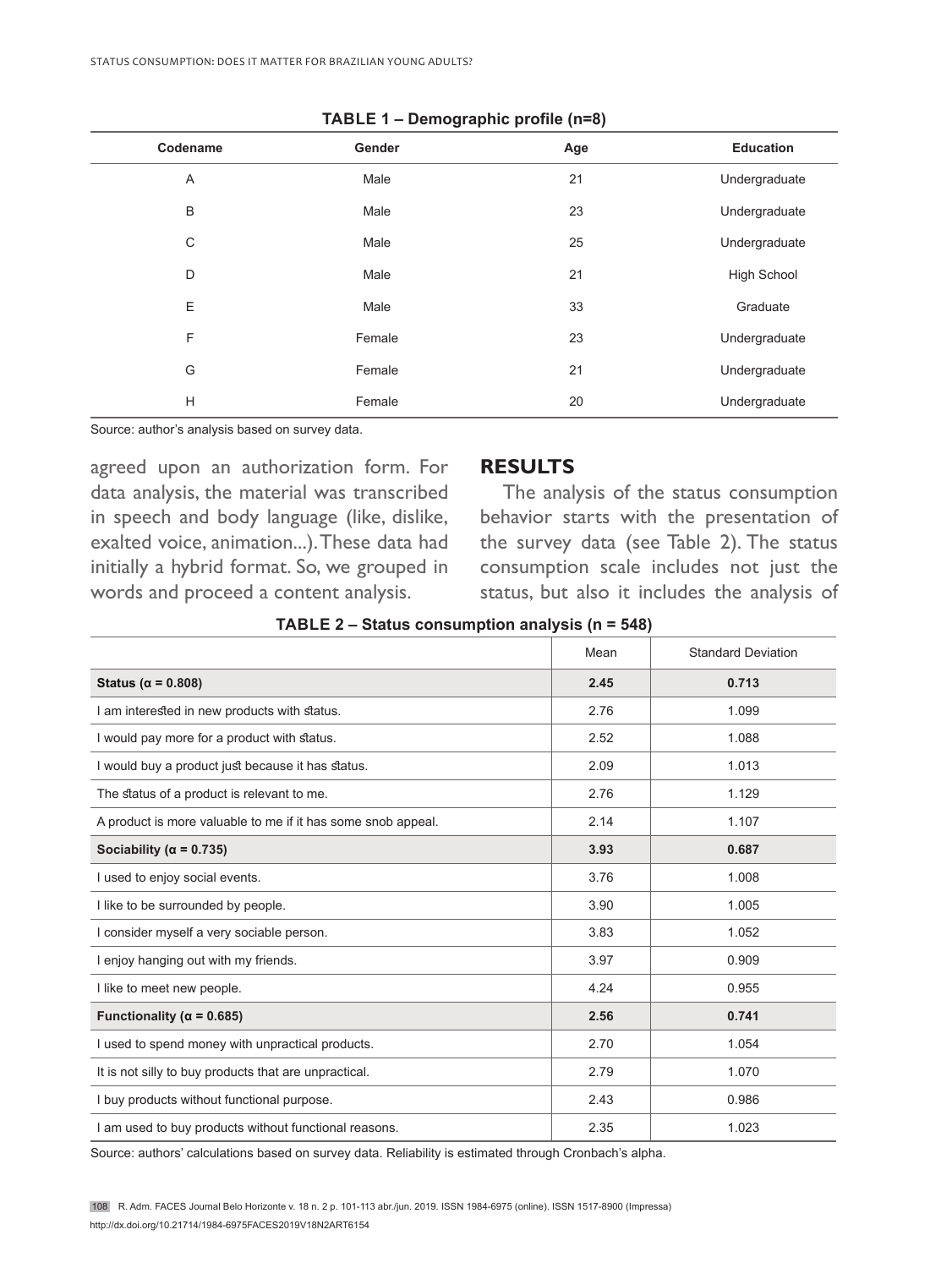sociability and functionality of products, as proposed by Strehlau and Aranha (2004).

Analyzing these results, we can observe that, different that we expected, status consumption is not a strong behavior in the sample. Most respondents show that they did not look for status or for products without functionality. On the other hand, we observe a high level of sociability.

Some studies found that materialistic people use their assets to create their identity and thus to be accepted and admired in society (DITTMAR et al., 2007). In that way, previous studies explain that young people are sensible to social pressures, and as consequence, they believe to be accepted we must "have" and not "be" (CHIA, 2010).

Using some profile characteristics to explain status consumption, through a Oneway Anova we found that there is only a statistic difference (sig. 0.03) between woman and men in status dimension, which man show that they are more status-oriented that woman.

Considering that these results denied generalizations widely known - that younger generations are more inclined to status consumption, we conducted a focus group with 8 young adults, which allowed to understand why we have negative responses in the first step of the research. In the beginning of the focus group none of the participants accepted the condition to be consumptive, especially when referring to products that afford status. However, during secondary discussions using the background of luxury, status, and conspicuous consumption, it was possible to identify that the matter was to assume that the purpose of their consumption was a way to earn social distinction - which potentially explains the results in the survey analysis.

First, we looked for the perceived so-

ciability of the group. The group proved to be heterogeneous, being that some consider themselves more sociable than others, and because of this, we separate they into two subgroups. The first subgroup can be considered very sociable in the way that members love to attend parties and social events. The second subgroup can be considered less sociable and prefers long-term relationships, has small groups of friends and does not like to attend parties or social events. However, these differences of behavior do not reflect a different opinion about the status consumption.

About functionality, all respondents reported that they have already bought products they never used. On the other hand, we ask if they had already bought some products just for status. This issue clearly generated discomfort to the participants, who tried to explain why they already had status consumption. Some reactions for this question were:

> *'I bought my IPhone just because all my friends have. (…) But I didn't considered as status consumption because I just like the brand'.* (Part. G)

> *'I am used to buy some status products like shoes, but just because these brands have better quality'.* (Part. H)

> *'I love Samsung because of the quality: my TV is Samsung; my laptop is Samsung and my smartphone is too.'* (Part. B)

This behavior shows that unconsciously they did not think that they bought these products as a status consumption, but in the common opinion, they just did a good deal, or the product had better performance or quality. They report products as laptops, clothes, smartphones and tourism experiences, as some status consumption that they already had.

The brand issue was reported several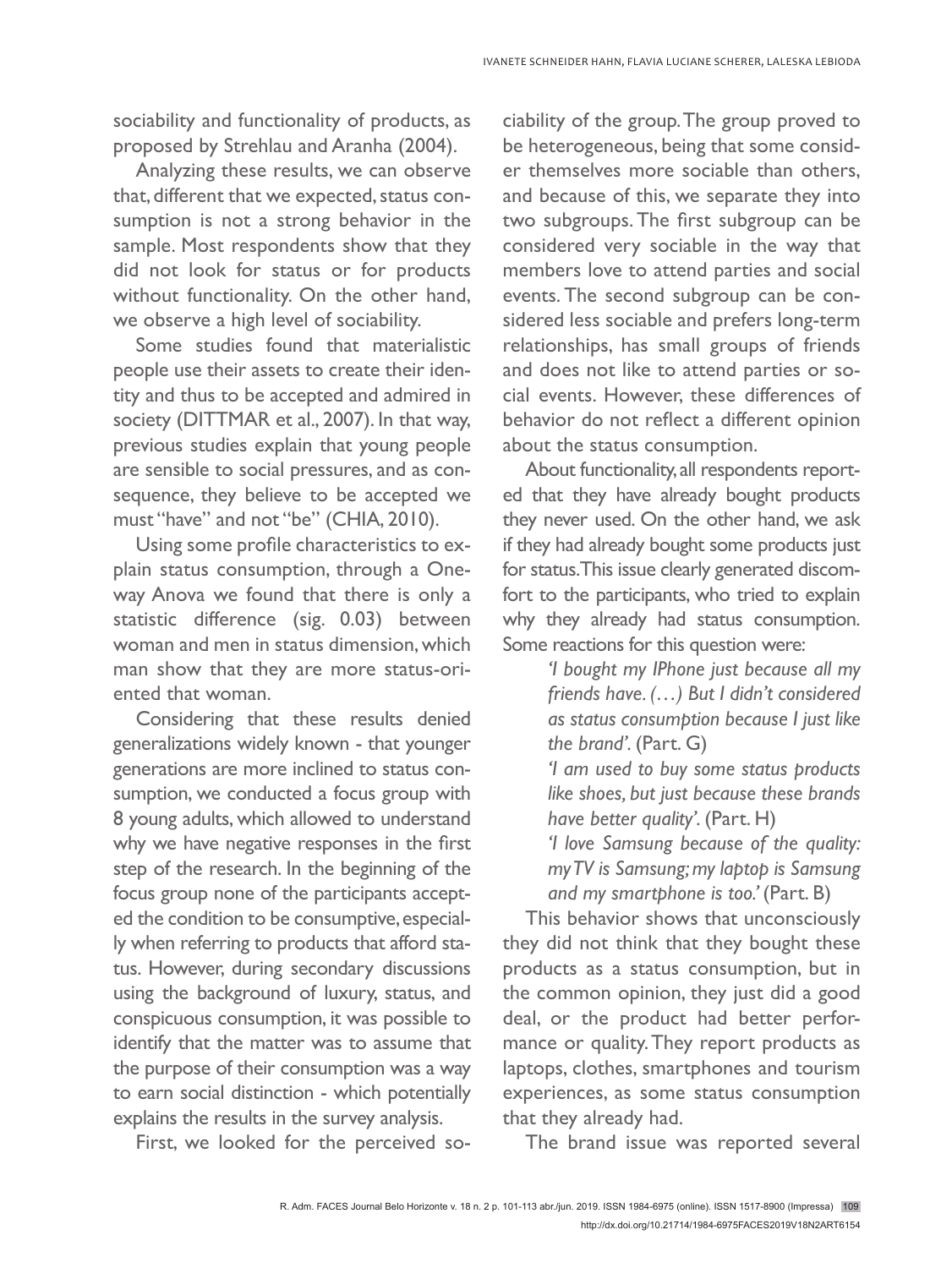times in the focus group. Even they do not consider themselves as people who consume by status, they reported that they usually notice the brands of the products that other people use, like cars, smartphones, and clothes. About brands, they also report that they can pay more for these products.

> *'I paid more on my IPhone because I bought on pre-sale.'* (Part. F) *'I bought the last version of Dell's laptop because I need a good functionality to develop my undergraduate activities'.* (Part. C)

The participants agreed that the status consumption is very common and that young adults do it. They explained that these people buy to appear to be well-succeeded. This behavior is common in both genders, but the respondents understood that the products are different: "men like cars and technology and women like clothes and makeup".

However, during the discussion, respondents show that they are interested in buying some status products, but if they provide "experiences". As an example, we reported some listed experiences:

> *'I love artisanal beers. So, I pay more. (...) I do not consider myself consumerist with clothes, but in hanging out with friends I am.'* (Part. B)

> *'For me, status will be going to Black Sabbath (rock concert) this November/December.'* (Part. E)

> *'I like to travel. When I am traveling, I feel*  fulfilled.' (Part. F)

> *'I have already sold some goods to travel.'* (Part. E)

> *'I save my money to spend traveling.' (Part. C) 'Last summer I went with some friends to Balneario Cambori***ú** *city and I closed a VIP area at the Shed nightclub... I spent a lot of money!*' (Part. B)

So, the status consumption seems a rep-

rehensible behavior, and maybe because of this, only a few assume that buy goods and services based on this attribute. But, talking about experiences focused on services, the participants of focus group completely changed the speech, and listed status consumption, like travels, parties, and some special products as artisanal beers.

#### **DISCUSSION AND IMPLICATIONS**

These results can be analyzed as a new insight about status consumption in Brazil: young adults are not worried about goods, but about experiences (services basically) and for these, they are able, and they want to pay more. In this way, we have two important contributions with theory. First, for status consumers, price is commonly used as an indicator of quality and exclusivity so as proposed by Dubois and Duquesne (1993), as well as, this segment enjoys paying higher prices for the social desire to stand out from the crowd or display wealth and status (AMALDOSS; JAIN, 2005).

About the "experiences", we found some literature in Dunn et al. (2001) who explain that people are often happier when they spend their money on experiences rather than things. Also, there are some evidences of this behavior in Van Boven and Gilovich (2003) who defined experiential purchases as those "made with the primary intention of acquiring a life experience: an event or series of events that one lives through" (p. 1194), so as those reported in our study.

Second, we found that Brazilian young adults do not like to be recognize as status consumers, even they were. They prefer to think that they consume just because these products have better quality or because the brand image. Literature explain this behavior, in which consumers purchase an ex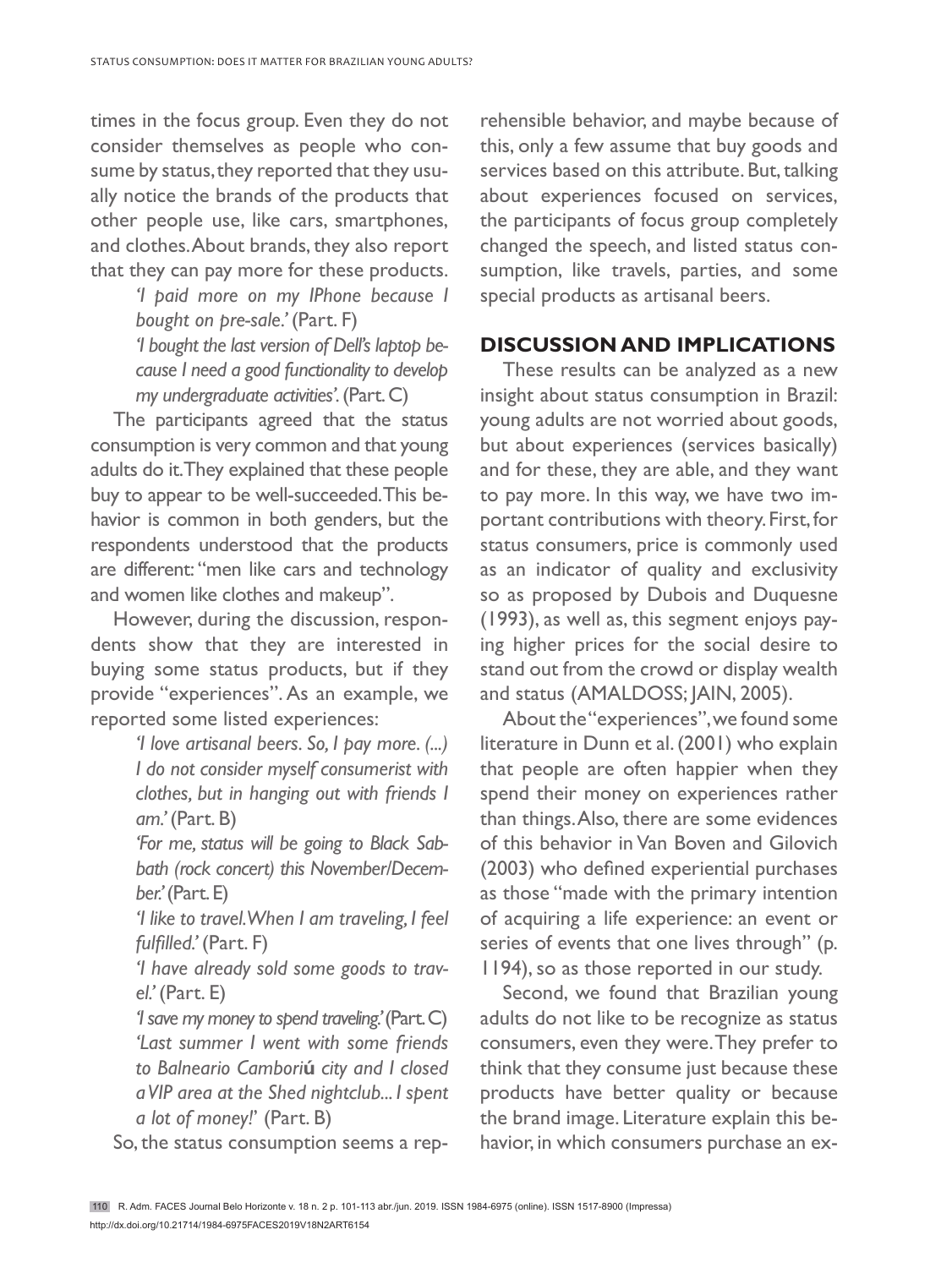pensive wine, as example, not due to quality perceptions, but on their perception that others will perceive the high price as reflecting the internal traits of the purchaser (LICHTENSTEIN et al., 1993).

Also, our findings also show that Brazilian young adults are strongly influenced by brand image and quality. Several times these characteristics were described as the main issues that motivate the decision maker to buy luxury products. So, as supposed by Strehlau e Aranha (2004), there is a tangible component (quality) and an intangible component (brand) related on status consumption. This is a relevant result, considering that some luxury brands are looking to reduce production costs and it can be a trouble to customers' satisfaction and loyalty if these brands do not invest in quality.

Marketers from companies that would entry in the luxury segment in emerging countries like Brazil, should think local, especially if the public are young adults. The status segment, even the young adults do not accept it consumption as status consumption as we observe in the first study proceed in this paper, is an increasing behavior. But products and desires are different in every country, and so, marketers need to adopt 'glocalization strategies', as showed in other studies (SUN et al., 2016). So, local adaptation requires that 'managers understand how consumers attach value to products and services in local markets' (OVERBY et al., 2005, p. 140). Subsequently, companies should place its products as a social distinction good, but not as status consumption.

# **CONCLUSIONS**

The status consumption phenomenon study with Brazilians young adults proved to be more complex than we supposed. First, seeking to describe how this phenomenon happen in this specific group, we performed a survey with 548 Brazilians - where the results showed low levels of consumption motivated by status.

Considering that these results denied generalizations widely known - that younger generations are more inclined to status consumption, we conducted a focus group with 8 young adults, which allowed to understand why we have negative responses in the first step of the research. We identify status consumption behavior with Brazilian young adults, as well as, we were able to understand that status consumption-oriented is not only related to goods, but to 'experiences' - which brought an important contribution to the literature on status consumption in young Brazilians and raised an important research question for future studies.

Finally, we could list the motivations driving young consumers to have status consumption in Brazil, that are: (1) high social recognition function; and (2) consumption driven by a tangible component (quality) and an intangible component (brand). So, this study provides foundation for organizations that operate in this segment – like, data to develop subtle marketing strategies, sophisticated and constantly adjustable - for the Brazilian young adults.

### **Limitations and Future Research**

One limitation of the study is that the sample in both studies have high educational degrees and the average of age shows younger people. Future research should use new ways to analyze the status consumption, considering that people do not like to admit status consumption behavior. Also, new studies can look the phenomenon on different ethnic groups between the young adults, based on common language, or ancestral, or social, or cultural, or national experiences.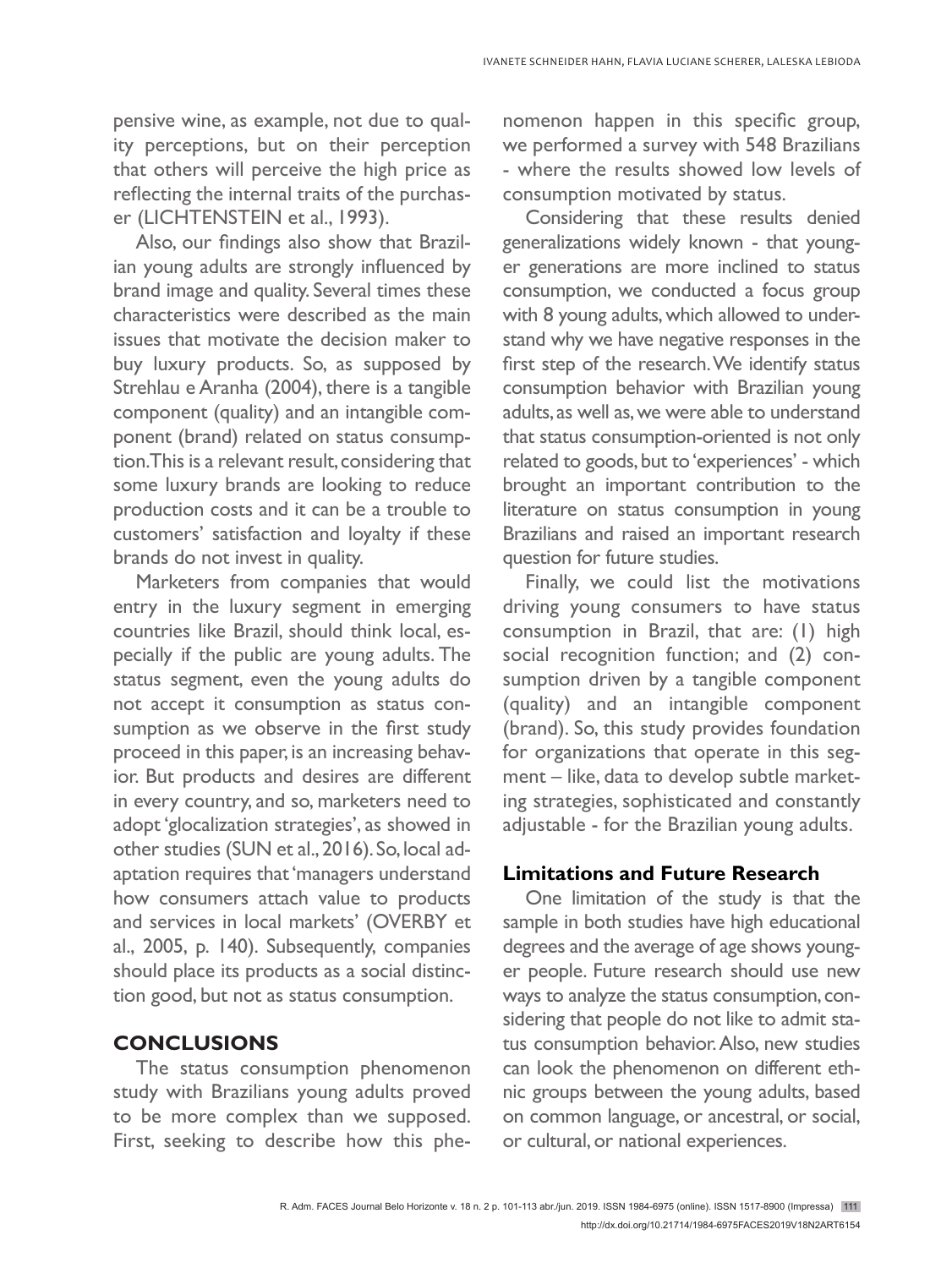# **REFERÊNCIAS**

- ALMEIDA, G. T.; ITUASSU, C. T.; MOURA, L. R. C. O sentido do consumo para membros das gerações X, Y e Z. **Revista Ciências Administrativas**, v.22, n.2, p.605-636, 2016.
- AMALDOSS, W.; JAIN, S. Conspicuous consumption and sophisticated thinking, **Management Science***,* v.51, p.10, p. 1449–1466, 2005.
- BAKER, M. J. Selecting a Research Methodology. **The Marketing Review**, Westburn Publishers Ltda., 2001, p. 373-397.
- BERRY, C. The Idea of Luxury: A DUBOIS, B.; DUQUESNE, P. The marconceptual and historical investigation. New York: Cambridge University Press, 1994.
- M. C. de. Aspectos Influentes na Decisão de Compra de Bens de Luxo: Estudo do Comportamento do Consumidor de Alta Renda de Belo Horizonte. **Revista Gestão**  9, n. 2, p. 1-18, ago./dez. 2009.
- CHIA, S. C. How social influence mediates media effects on adolescents' materialism. **Communication Research**, v. 37, p. 3, p. 400-420, 2010.
- COSTA, L. M. A.; VASCONCELOS, E. FLYNN, L.R.; GOLDSMITH, R. E.; G. S.; MAIA, M. R. A.; PALMEIRA, P. S. A.; LEITE, J. C. L. Consumo Conspícuo: Perspectiva de Fidelização do Consumidor LGBT no Setor de Turismo Brasileiro. **Revista Hospitalidade**, v. 15, n. 2, p. 83- 101, 2018.
- COELHO, P.; ORSINI, A.; BRANDÃO, W.; PEREIRA, R. A Vulnerabilidade ual de Formatura. **Revista Interdisciplinar de Marketing**, v. 7, n. 1, p. 57-73, 2017.
- DEETER-SCHMELZ, D.R; MOORE, J. N.; GOEBEL, D.J. Prestige Clothing Shopping by Consumers: A Con-

firmatory Assessment and Refinement of the "Precon" Scale with **nal of Marketing Theory and Practice**, v. 8, n. 4, p. 43-58, 2000.

- DITTMAR, H.; LONG, K.; BOND, R. When a better self is only a button click away: Associations betional and identity-related buying motives, and compulsive buying tendency online. **Journal of Social and Clinical Psychology**, v.26, p. 334-361, 2007.
- ket for luxury goods: income versus culture. **European Journal of Marketing**, v.27, n.1, p.35-44, 1993.
- CARVALHO, T. C.; MESQUITA, J. EASTMAN, J. K.; GOLDSMITH, R.; FLYNN, L. Status consumption in consumer behavior: scale de**nal of Marketing Theory and Practice**, v.7, n.3, p.41-51, 1999.
	- **& Tecnologia**, Pedro Leopoldo, v. EASTMAN, J. K.; LIU, J. The impact of generational cohorts on status consumption: an exploratory look at generational cohort and demographics on status consumption. **Journal of Consumer Marketing**, v. 29, n.2, p.93-102, 2012.
		- POLLITTE, W. Materialism, Status Consumption, and Market Involved Consumers. **Psychology & Marketing**, v. 33, n. 9, p. 761- 776, 2016.
		- HUSIC, M.; CICIC, M. Luxury consumption factors. **Journal of Fashion Marketing and Management**, v. 13, n. 2, p. 231-45, 2009.
	- e o Consumo Conspícuo no Rit-KASSER, T. Materialistic values, and goals. **Annual Review of Psychology**, v.67, p.489-514, 2016)

KASTANAKIS, M.N.; BALABANIS, G. antecedents of the bandwagon luxury consumption behavior. **Journal of Business Research**, v. 65, n. 10, 1399–1407, 2012.

- Managerial Implications. **Jour-**KIM, D.; JANG, S. Motivational drivers for status consumption: A study of Generation Y consumers. **International Journal of Hospitality Management**, v. 38, p. 39-47, 2014.
- tween materialistic values, emo-KITZINGER J.; BARBOUR R.S. Introduction: the challenge and promise of focus groups. In: KITZINGER, J.; BARBOUR, R.S. (org.) **Developing focus group research***:* politics, theory, and practice. London (UK): Sage; 1999. p.1-20.
	- LICHTENSTEIN, D.R.; RIDGWAY, N.M.; NETEMEYER, R.G. Price perceptions and consumer shopping behavior: a field study. **Journal of Marketing Research**, p. 234–245, 1993
- velopment and validation. **Jour-**LUBECK, R. M., FALLAVENA, L. H. A., SANTINI, F. O., & SAMPAIO, C. H. Diga-me no que andas e te direi quem és: aspectos de influência nos jovens da classe C brasileira para adquirir automóveis. **Revista Brasileira de Marketing**, v.13, n. 3, p.17-35, 2014.
	- MARCOUX, J.S.; FILIATRAULT, P.; CHERON, E. The Attitudes Underlying Preferences of Young Urban Educated Polish Consumers Towards Products Made in Western Countries. **Journal of International Consumer Marketing**, v.9, n.4, p. 5-29, 1997.
	- NABI, N.; O'CASS, A. SIAHTIRI, V. Status consumption in newly emerging countries: The influence of personality traits and the mediating role of motivation to consume conspicuously. **Journal of Retailing and Consumer Services**, v.46, p. 173-178, 2019.
- Between the mass and the class: NIADA, A. C. M.; BAPTISTA, P. P. Hierarquia de metas do consumidor para diferentes níveis de autocon-